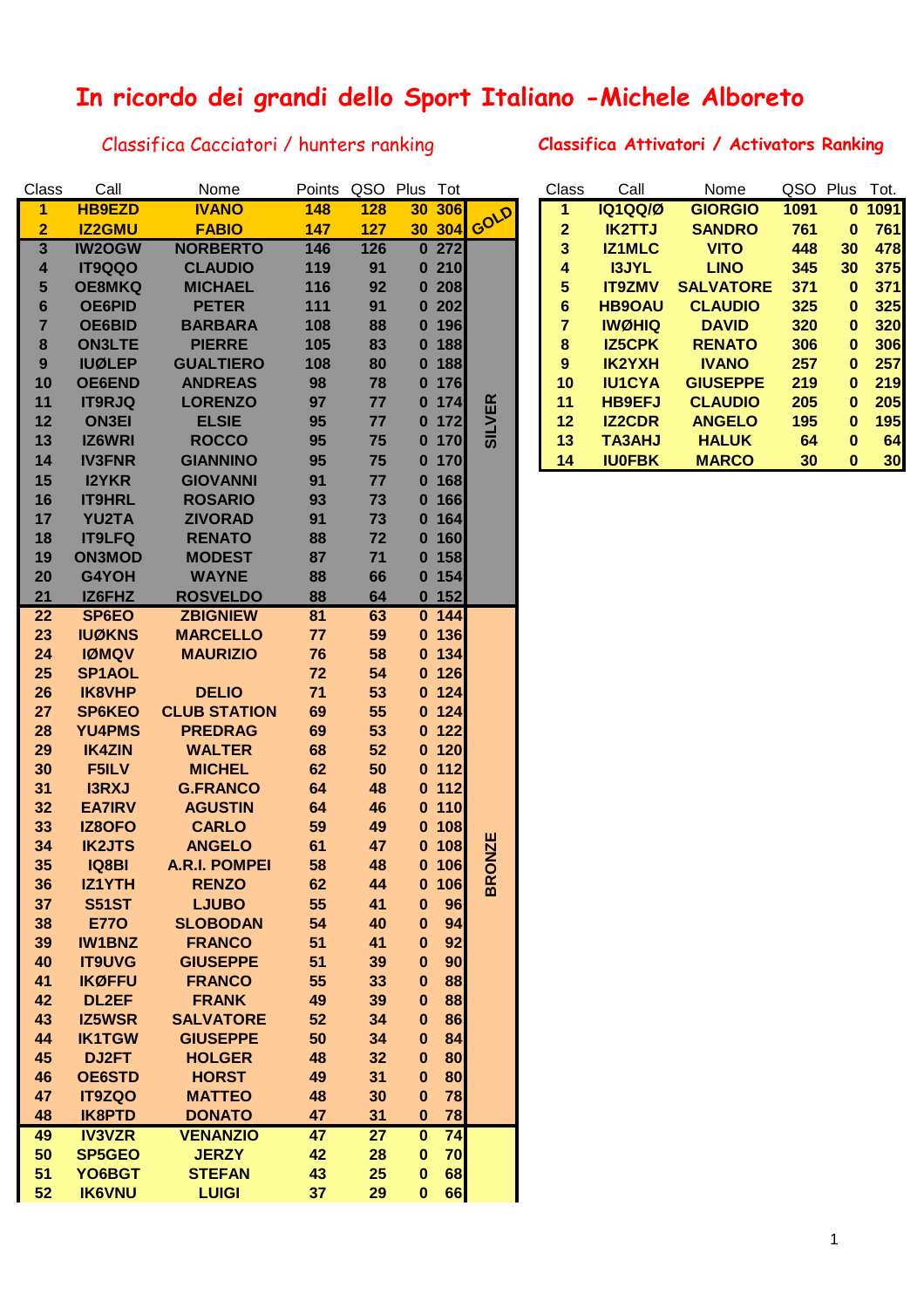| 53         | LZ <sub>1</sub> BY             | <b>DIMITAR</b>                    | 42             | 22             | 0                        | 64       |              |
|------------|--------------------------------|-----------------------------------|----------------|----------------|--------------------------|----------|--------------|
| 54         | 9A7ZZ                          | <b>MARIJAN VICTOR</b>             | 34             | 28             | $\bf{0}$                 | 62       |              |
| 55         | <b>IK1QFN</b>                  | <b>LUIGI</b>                      | 37             | 25             | $\bf{0}$                 | 62       |              |
| 56         | <b>IW4BIZ</b>                  | <b>GIOVANNI</b>                   | 41             | 21             | 0                        | 62       |              |
| 57         | <b>PA1RI</b>                   | <b>ROBERT</b>                     | 37             | 25             | $\bf{0}$                 | 62       |              |
| 58         | <b>IW2KIC</b>                  | <b>BARTOLOMEO</b>                 | 36             | 26             | $\bf{0}$                 | 62       |              |
| 59         | DH5WB                          | <b>WILFRIED</b>                   | 36             | 26             | $\bf{0}$                 | 62       |              |
| 60<br>61   | <b>IU4DAI</b><br><b>EA3HYJ</b> | <b>GIANNI</b><br><b>AGUSTIN</b>   | 40<br>38       | 20<br>22       | $\bf{0}$<br>$\mathbf{0}$ | 60<br>60 |              |
| 62         | <b>OK1JXU</b>                  | <b>PETR</b>                       | 36             | 22             | $\bf{0}$                 | 58       |              |
| 63         | <b>I8URR</b>                   | <b>ANTONIO</b>                    | 33             | 23             | $\bf{0}$                 | 56       |              |
| 64         | <b>EA7JYD</b>                  | <b>MANUEL</b>                     | 32             | 22             | $\bf{0}$                 | 54       |              |
| 65         | <b>IØKHY</b>                   | <b>CLAUDIO</b>                    | 32             | 22             | $\bf{0}$                 | 54       |              |
| 66         | <b>IW2NZD</b>                  | <b>DARIO</b>                      | 32             | 20             | 0                        | 52       | <b>AWARD</b> |
| 67         | <b>IW8AOF</b>                  | <b>ANTONIO</b>                    | 29             | 23             | $\bf{0}$                 | 52       |              |
| 68         | <b>EA3GLQ</b>                  | <b>PEDRO</b>                      | 28             | 20             | 0                        | 48       |              |
| 69         | <b>F4GLR</b>                   | <b>DANIELLE</b>                   | 29             | 17             | $\bf{0}$                 | 46       |              |
| 70         | <b>IT9FEG</b>                  | <b>SALVATORE</b>                  | 27             | 19             | 0                        | 46       |              |
| 71         | <b>IZØJSE</b>                  | <b>ARCHIMEDE</b>                  | 28             | 16             | 0                        | 44       |              |
| 72         | <b>IU2CKU</b>                  | <b>CHRISTIAN</b>                  | 30             | 14             | $\bf{0}$                 | 44       |              |
| 73         | <b>EA3HLZ</b>                  | <b>JONI</b>                       | 27             | 15             | $\bf{0}$                 | 42       |              |
| 74         | <b>OK1KRJ</b>                  | <b>RADIOCLUB</b>                  | 25             | 17             | $\bf{0}$                 | 42       |              |
| 75         | <b>OK1ANN</b>                  | <b>VLADIMIR</b>                   | 25             | 17             | $\bf{0}$                 | 42       |              |
| 76         | <b>DL2AMM</b>                  | <b>MANFRED</b>                    | 24             | 16             | $\bf{0}$                 | 40       |              |
| 77         | <b>IU7GRM</b>                  | <b>LUIGI</b>                      | 23             | 17             | $\bf{0}$                 | 40       |              |
| 78         | <b>IU7EDX</b>                  | <b>GIANNI</b>                     | 21             | 15             | $\bf{0}$                 | 36       |              |
| 79         | <b>I2HGV</b>                   | <b>VINCENZO</b>                   | 21             | 11             | $\bf{0}$                 | 32       |              |
| 80         | DM5BB<br><b>DL1NKS</b>         | <b>ALEXANDER</b><br><b>STEFAN</b> | 19             | 13             | $\bf{0}$                 | 32<br>32 |              |
| 81         |                                |                                   | 23             | 9              | $\bf{0}$                 |          |              |
|            |                                |                                   |                |                |                          |          |              |
| 82         | <b>IK7BEF</b>                  | <b>ANTONIO</b>                    | 22             | 10             | 0                        | 32       |              |
| 83         | <b>IZØARL</b>                  | <b>MAURIZIO</b>                   | 18             | 14             | 0                        | 32       |              |
| 84         | PA3VTC                         | <b>HARRY</b>                      | 13             | 11             | 0                        | 24       |              |
| 85         | <b>IZØTHX</b>                  | <b>GIUSEPPE</b>                   | 16             | 8              | 0                        | 24       |              |
| 86         | F6BAT                          | <b>MARIA</b>                      | 14             | 10             | 0<br>0                   | 24       |              |
| 87<br>88   | F4FSV<br><b>ISØDSW</b>         | <b>OLIVIER</b><br><b>STEFANO</b>  | 16<br>14       | 8<br>8         | 0                        | 24<br>22 |              |
| 89         | IW2KFM                         | <b>ALFREDO</b>                    | 14             | 8              | 0                        | 22       |              |
| 90         | <b>ON3ANW</b>                  | <b>ERIC</b>                       | 10             | 10             | 0                        | 20       |              |
| 91         | IT9ESV                         | <b>GIUSEPPE</b>                   | 14             | 6              | 0                        | 20       |              |
| 92         | IZ1XZL                         | <b>MARCO</b>                      | 12             | 8              | 0                        | 20       |              |
| 93         | EA3GYT                         | PAU                               | 13             | $\overline{7}$ | 0                        | 20       |              |
| 94         | IT9GQG                         | <b>ROSARIO</b>                    | 10             | 8              | 0                        | 18       |              |
| 95         | IZ6FKI                         | <b>MICHELE</b>                    | 8              | 8              | 0                        | 16       |              |
| 96         | F4IFW                          | <b>CHRISTIAN</b>                  | 8              | 8              | 0                        | 16       |              |
| 97         | <b>IK2UIG</b>                  | VALENTINO                         | 11             | 5              | 0                        | 16       |              |
| 98         | <b>IK3SVT</b>                  | <b>ANTONIO</b>                    | 11             | 5              | 0                        | 16       |              |
| 99         | <b>IU1FQB</b>                  | <b>MAURO</b>                      | 11             | 5              | 0                        | 16       |              |
| 100        | IZ5RWM                         | <b>GIUSEPPE</b>                   | 9              | $\overline{7}$ | 0                        | 16       |              |
| 101        | <b>IU1FQB</b>                  | <b>MAURO</b>                      | 11             | 5              | 0                        | 16       |              |
| 102        | IZ5RWM                         | <b>GIUSEPPE</b>                   | 9              | $\overline{7}$ | 0                        | 16       |              |
| 103        | <b>IK4PEC</b>                  | <b>LUCA</b>                       | 8              | 6              | 0                        | 14       |              |
| 104        | HA3FFG                         | <b>GEZA</b>                       | 8              | 6              | 0                        | 14       |              |
| 105        | <b>IU4NGB</b>                  | <b>DANIELE</b>                    | 9              | 5              | 0                        | 14       |              |
| 106        | EA3KT                          | <b>FERRAN</b>                     | $\overline{7}$ | 5              | 0                        | 12       |              |
| 107        | EA6AD                          | <b>OSWALDO</b>                    | 8              | 4              | 0                        | 12       |              |
| 108        | <b>IUØKAH</b>                  | <b>ALESSIO</b>                    | 8              | 4              | 0                        | 12       |              |
| 109<br>110 | IT9JPW<br>HA2JP                | <b>MARCO</b><br><b>PETER</b>      | 9<br>7         | 3<br>5         | 0<br>0                   | 12<br>12 |              |